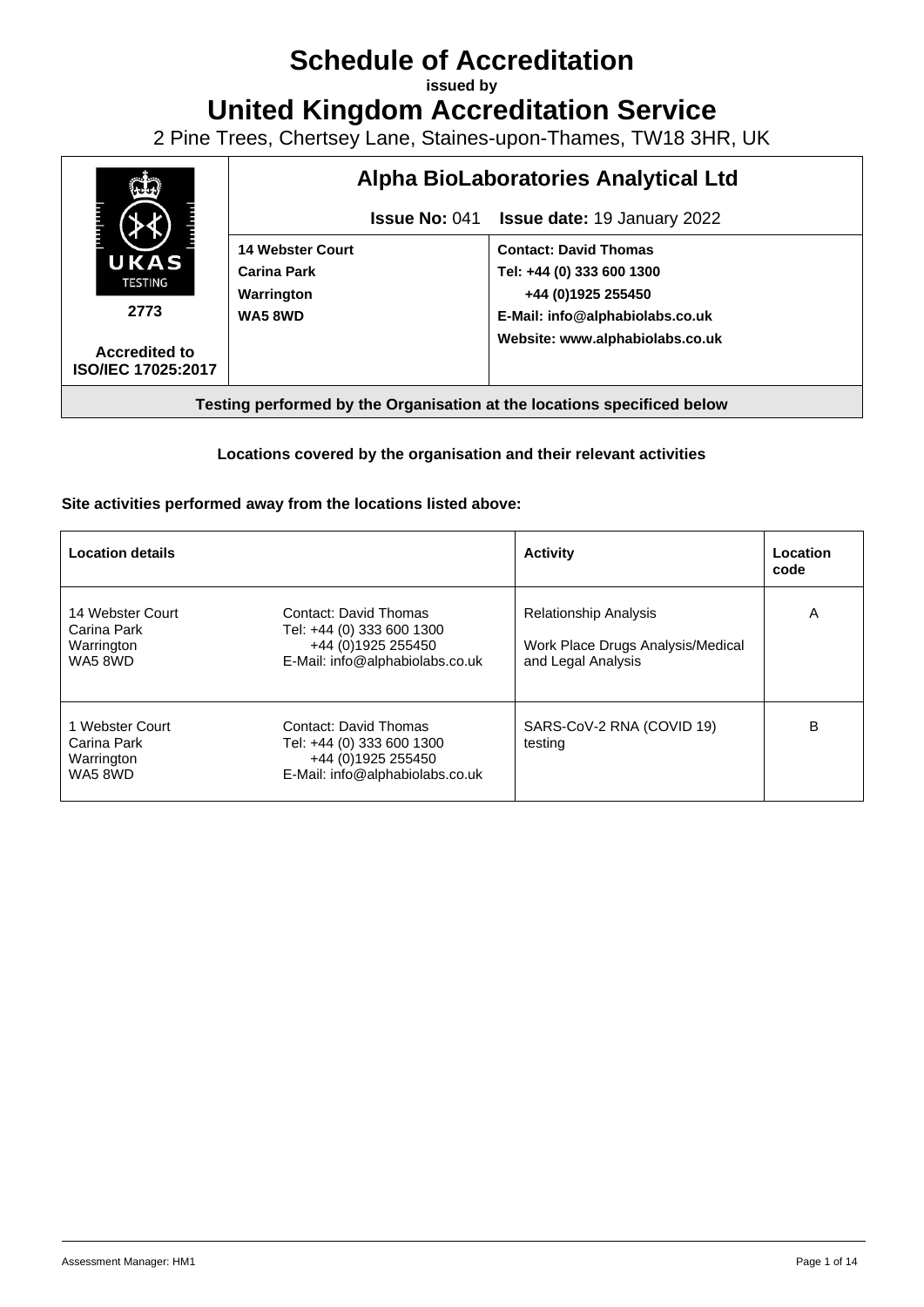|                                                           | <b>Schedule of Accreditation</b><br>issued by<br><b>United Kingdom Accreditation Service</b><br>2 Pine Trees, Chertsey Lane, Staines-upon-Thames, TW18 3HR, UK |
|-----------------------------------------------------------|----------------------------------------------------------------------------------------------------------------------------------------------------------------|
| UKAS<br><b>TESTING</b>                                    | Alpha BioLaboratories Analytical Ltd                                                                                                                           |
| 2773<br><b>Accredited to</b><br><b>ISO/IEC 17025:2017</b> | <b>Issue No: 041 Issue date: 19 January 2022</b>                                                                                                               |
|                                                           | Testing performed at main address only                                                                                                                         |

| Materials/Products tested                    | Type of test/Properties<br>measured/Range of<br>measurement                                                                                                                                                                                                                          | Standard specifications/<br>Equipment/Techniques used                                                                                                                                                                                                  | Location<br>Code |
|----------------------------------------------|--------------------------------------------------------------------------------------------------------------------------------------------------------------------------------------------------------------------------------------------------------------------------------------|--------------------------------------------------------------------------------------------------------------------------------------------------------------------------------------------------------------------------------------------------------|------------------|
|                                              |                                                                                                                                                                                                                                                                                      |                                                                                                                                                                                                                                                        |                  |
| <b>BODY FLUIDS/TISSUES</b>                   | <b>Relationship Analysis</b>                                                                                                                                                                                                                                                         |                                                                                                                                                                                                                                                        |                  |
| Swabs (Buccal cells)<br>Nail<br>Toothbrushes | Short Tandem Repeat (STR)<br>DNA profiling for relationship<br>testing for:<br>Paternity<br>Maternity<br>Sibling (pairs of<br>individuals only)<br>Y-chromosome Analysis<br><b>Extended relationships</b><br>(Aunt/Uncle,<br>Niece/Nephew,<br>Grandparent,<br>Grandchild,<br>Cousin) | Documented in-house methods<br>[SOP ref: PRC565, PRC 812] using<br>manual/automated extraction:<br>Promega SwabSolution<br>Prep-N-Go<br>QIAmp DNA Investigator<br>(nail only)                                                                          | A                |
|                                              |                                                                                                                                                                                                                                                                                      | Documented in-house methods<br>[SOP ref: PRC521, PRC 545] using<br>manual/automated amplification and<br>the following chemistry:<br><b>Fusion STR Multiplex</b><br><b>Verifiler Express</b><br><b>HDPlex</b><br><b>Yfiler Plus</b><br>SurelD® 23 Comp | A                |
|                                              |                                                                                                                                                                                                                                                                                      | Documented in-house methods<br>[SOP ref: PRC540, PRC569,<br>PRC570] using electrophoresis:<br>Applied Biosystems 3500xl<br>Genetic Analyser ©                                                                                                          | A                |
|                                              | <b>Related Opinions and</b><br>Interpretation                                                                                                                                                                                                                                        |                                                                                                                                                                                                                                                        |                  |
|                                              | Comparison, interpretation and<br>statistical analysis of DNA<br>profiles against compatible DNA<br>Profile Information from within<br>submitted cases                                                                                                                               | Documented In-House Methods<br>Genetic Characterisation using<br>Familias software                                                                                                                                                                     | A                |

## DETAIL OF ACCREDITATION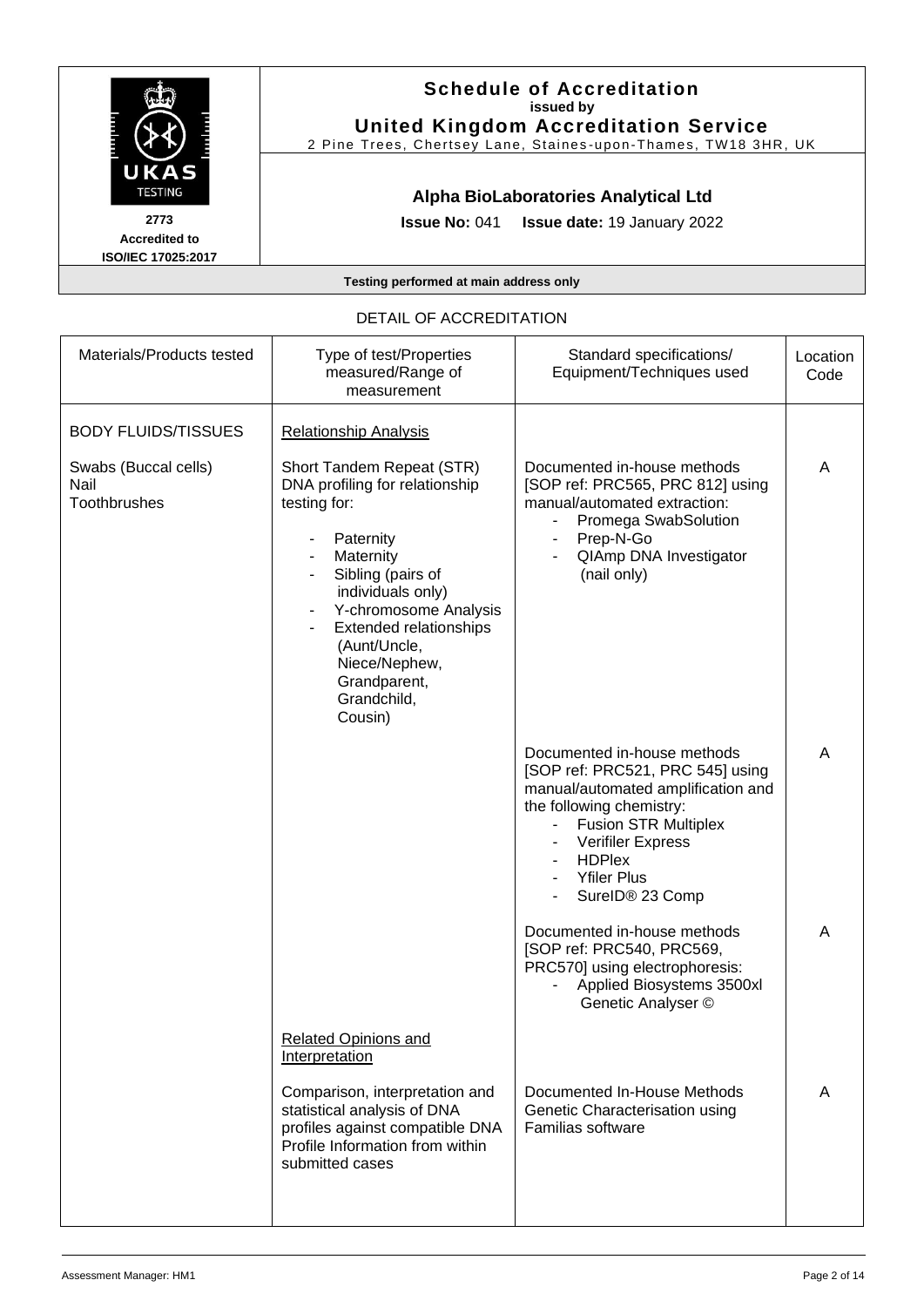|                                                                              |                                                                                                                                                        | <b>Schedule of Accreditation</b><br>issued by<br><b>United Kingdom Accreditation Service</b><br>2 Pine Trees, Chertsey Lane, Staines-upon-Thames, TW18 3HR, UK                                                                                                                                        |                  |
|------------------------------------------------------------------------------|--------------------------------------------------------------------------------------------------------------------------------------------------------|-------------------------------------------------------------------------------------------------------------------------------------------------------------------------------------------------------------------------------------------------------------------------------------------------------|------------------|
| UKAS<br><b>TESTING</b><br>2773<br><b>Accredited to</b><br>ISO/IEC 17025:2017 | <b>Issue No: 041</b>                                                                                                                                   | Alpha BioLaboratories Analytical Ltd<br>Issue date: 19 January 2022                                                                                                                                                                                                                                   |                  |
|                                                                              | Testing performed at main address only                                                                                                                 |                                                                                                                                                                                                                                                                                                       |                  |
| Materials/Products tested                                                    | Type of test/Properties<br>measured/Range of<br>measurement                                                                                            | Standard specifications/<br>Equipment/Techniques used                                                                                                                                                                                                                                                 | Location<br>Code |
| <b>BODY FLUIDS/TISSUES</b><br>(cont'd)                                       | Relationship Analysis (cont'd)                                                                                                                         |                                                                                                                                                                                                                                                                                                       |                  |
| Plasma from maternal<br>venous blood                                         | <b>Massive Parallel Sequencing</b><br>based Autosomal Short Tandem<br>Repeat (STR) for relationship<br>testing for:<br>Paternity<br>$\sim$             | Documented In-house Methods<br>[SOP ref: PRC 081] for Massive<br><b>Parallel Sequencing</b><br>Sample Amplification, Enrichment,<br>Library Preparation, Purification and<br>Normalisation using<br>ForenSeq <sup>™</sup> DNA<br>Signature Prep Kit                                                   | A                |
|                                                                              |                                                                                                                                                        | Documented in-house method [SOP<br>ref: PRC 047] for quantification<br>using:<br>Quantus Fluorometer                                                                                                                                                                                                  | A                |
|                                                                              | <b>Related Opinions and</b><br>Interpretation                                                                                                          |                                                                                                                                                                                                                                                                                                       |                  |
|                                                                              | Comparison, interpretation and<br>statistical analysis of DNA<br>profiles against compatible DNA<br>Profile Information from within<br>submitted cases | Documented In-house Methods<br>[SOP ref: PRC 092] Massive<br>Parallel Sequencing of pooled<br>libraries using<br>MiSeq FGx & MiSeq FGx<br>Control Software (MCS)<br>Documented In-House Methods<br>[SOP ref: PRC 092] Genetic<br>Characterisation<br>Forenseq™Universal<br>Analysis Software (Windows | Α                |
|                                                                              |                                                                                                                                                        |                                                                                                                                                                                                                                                                                                       |                  |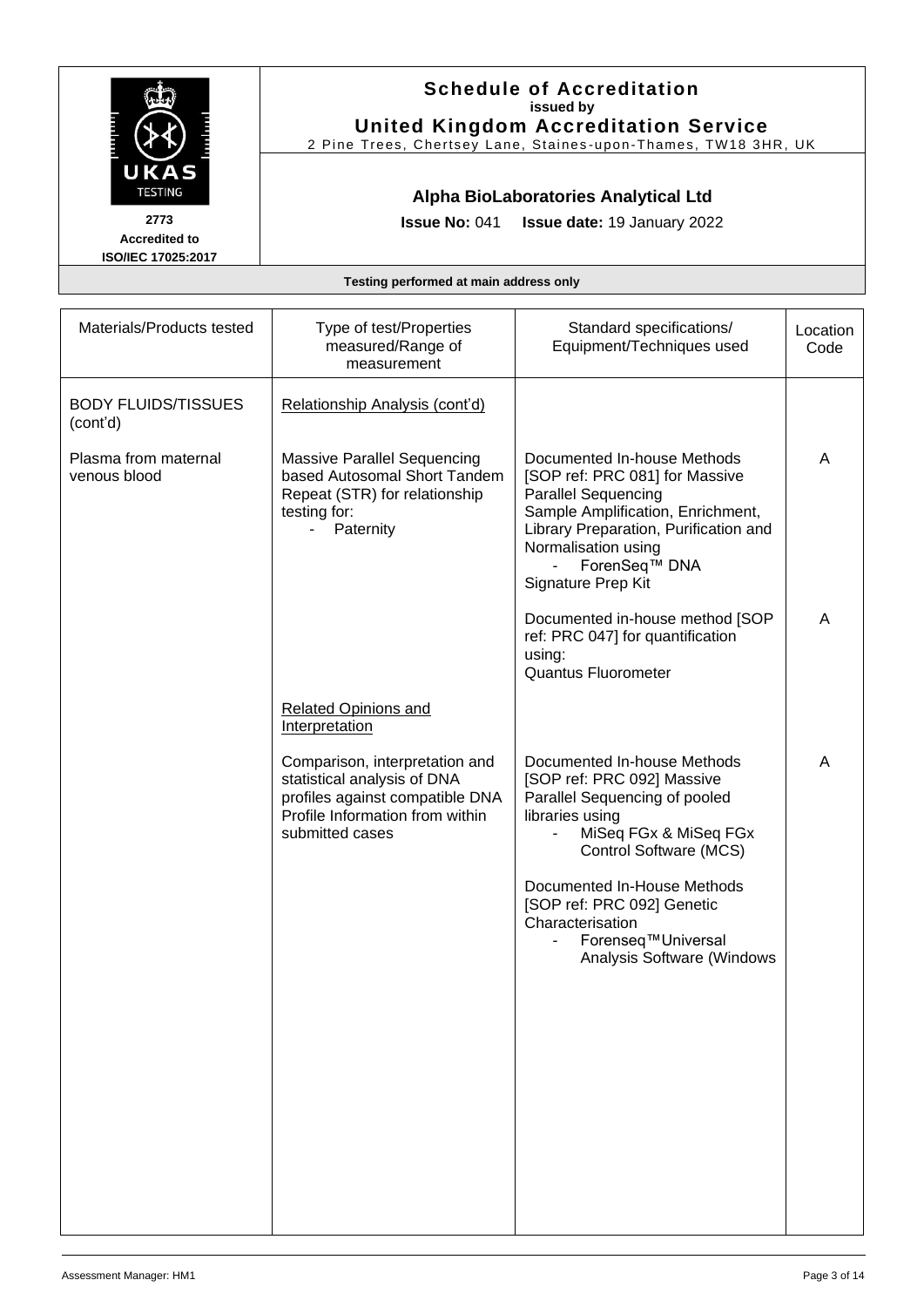|                                                                              |                                                                                                                                                                                                                                                                                                                                                                                                                                                                                                                                                                                    | <b>Schedule of Accreditation</b><br>issued by<br><b>United Kingdom Accreditation Service</b><br>2 Pine Trees, Chertsey Lane, Staines-upon-Thames, TW18 3HR, UK |                  |
|------------------------------------------------------------------------------|------------------------------------------------------------------------------------------------------------------------------------------------------------------------------------------------------------------------------------------------------------------------------------------------------------------------------------------------------------------------------------------------------------------------------------------------------------------------------------------------------------------------------------------------------------------------------------|----------------------------------------------------------------------------------------------------------------------------------------------------------------|------------------|
| UKAS<br><b>TESTING</b><br>2773<br><b>Accredited to</b><br>ISO/IEC 17025:2017 | <b>Issue No: 041</b>                                                                                                                                                                                                                                                                                                                                                                                                                                                                                                                                                               | Alpha BioLaboratories Analytical Ltd<br><b>Issue date: 19 January 2022</b>                                                                                     |                  |
|                                                                              | Testing performed at main address only                                                                                                                                                                                                                                                                                                                                                                                                                                                                                                                                             |                                                                                                                                                                |                  |
| Materials/Products tested                                                    | Type of test/Properties<br>measured/Range of<br>measurement                                                                                                                                                                                                                                                                                                                                                                                                                                                                                                                        | Standard specifications/<br>Equipment/Techniques used                                                                                                          | Location<br>Code |
| <b>BODY FLUIDS/TISSUES</b><br>(cont'd)                                       | <b>Work Place Drugs</b><br><b>Analysis/Medical and Legal</b><br><b>Analysis</b>                                                                                                                                                                                                                                                                                                                                                                                                                                                                                                    |                                                                                                                                                                |                  |
| Hair                                                                         | Presumptive screening for the<br>presence of the following drugs<br>(cut-off limit)<br>Benzoylecgonine (0.05ng/mg)<br>Cocaethylene (0.05ng/mg)<br>Cocaine (0.5ng/mg)<br>Diazepam (0.05ng/mg)<br>Methadone (0.2ng/mg)<br>Methamphetamine (0.2ng/mg)<br>Morphine (0.2ng/mg)<br>MDMA (0.2ng/mg)<br>6-Acetylmorphine (0.2ng/mg)<br>Codeine (0.2ng/mg)<br>Dihydrocodeine (0.2ng/mg)<br>Norcocaine (0.05ng/mg)<br>AEME (0.1ng/mg)<br>Alprazolam (0.05ng/mg)<br>Temazepam (0.05ng/mg)<br>Nitrazepam (0.05ng/mg)<br>Chlordiazepoxide (0.05ng/mg)<br>THC (0.05ng/mg)<br>Ketamine (0.1ng/mg) | Documented in-house method [SOP<br>ref: PRC585] using methanol<br>extraction and LC-MS/MS                                                                      | A                |
| Hair                                                                         | Quantitative analysis of the<br>following drugs (range):<br>Benzoylecgonine<br>$(0.002 - 1.0$ ng/mg)<br>Cocaethylene<br>$(0.002 - 1.0$ ng/mg)<br>Cocaine<br>$(0.02 - 10.0$ ng/mg)<br>Diazepam<br>$(0.01 - 5.0)$ ng/mg)<br>Methadone<br>$(0.01 - 5.0)$ ng/mg)<br>Methamphetamine<br>$(0.01 - 5.0)$ ng/mg)<br>Morphine<br>$(0.01 - 5.0)$ ng/mg)                                                                                                                                                                                                                                      | Documented in-house method [SOP<br>ref: PRC585] using methanol<br>extraction and LC-MS/MS                                                                      | A                |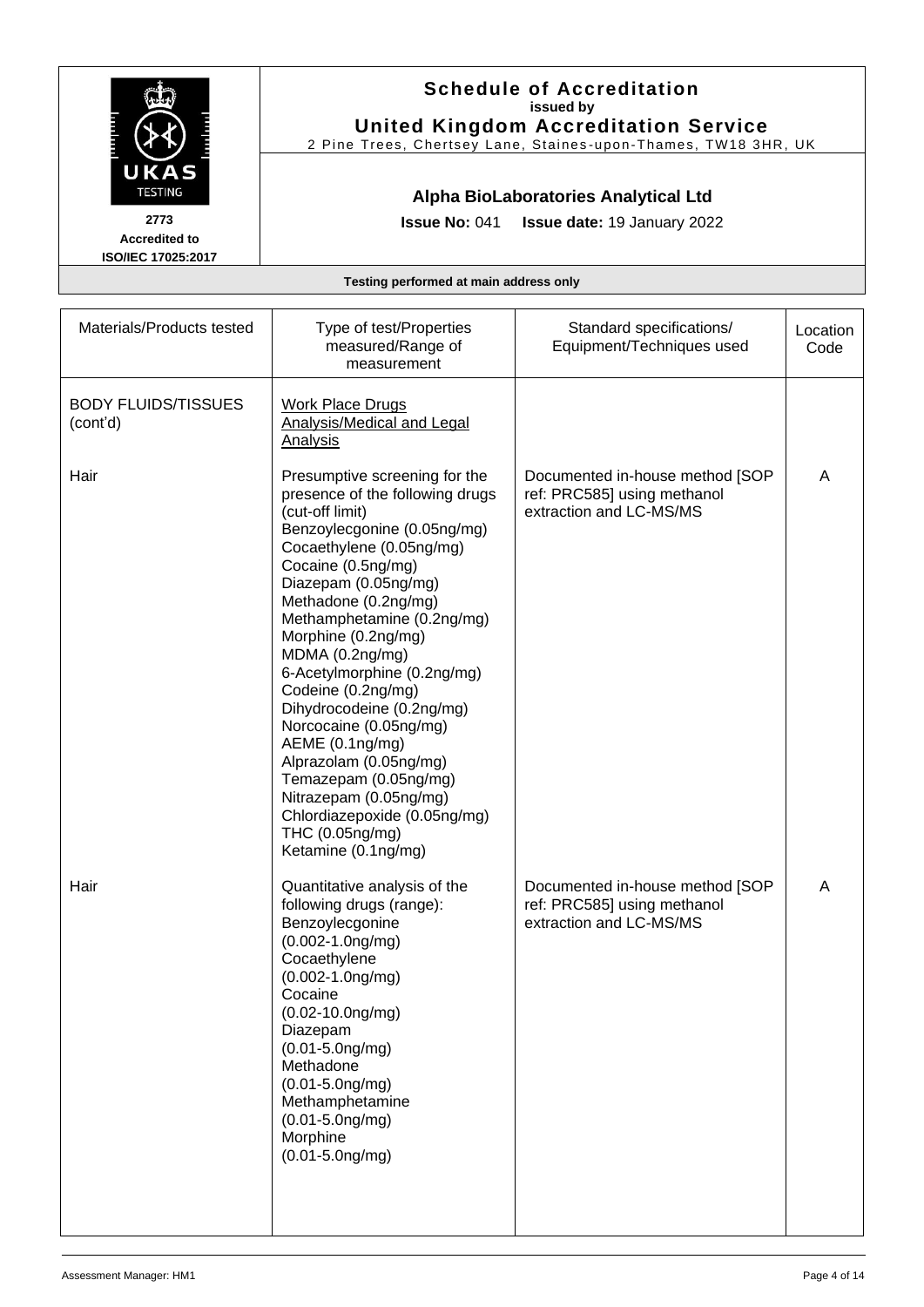|                                        |                                                                                                                                                                                                                                                                                                                                                                          | <b>Schedule of Accreditation</b><br>issued by<br><b>United Kingdom Accreditation Service</b><br>2 Pine Trees, Chertsey Lane, Staines-upon-Thames, TW18 3HR, UK |                  |
|----------------------------------------|--------------------------------------------------------------------------------------------------------------------------------------------------------------------------------------------------------------------------------------------------------------------------------------------------------------------------------------------------------------------------|----------------------------------------------------------------------------------------------------------------------------------------------------------------|------------------|
| UKAS<br><b>TESTING</b>                 |                                                                                                                                                                                                                                                                                                                                                                          | Alpha BioLaboratories Analytical Ltd                                                                                                                           |                  |
| 2773<br><b>Accredited to</b>           | <b>Issue No: 041</b>                                                                                                                                                                                                                                                                                                                                                     | <b>Issue date: 19 January 2022</b>                                                                                                                             |                  |
| ISO/IEC 17025:2017                     |                                                                                                                                                                                                                                                                                                                                                                          |                                                                                                                                                                |                  |
|                                        | Testing performed at main address only                                                                                                                                                                                                                                                                                                                                   |                                                                                                                                                                |                  |
| Materials/Products tested              | Type of test/Properties<br>measured/Range of<br>measurement                                                                                                                                                                                                                                                                                                              | Standard specifications/<br>Equipment/Techniques used                                                                                                          | Location<br>Code |
| <b>BODY FLUIDS/TISSUES</b><br>(cont'd) | <b>Work Place Drugs</b><br>Analysis/Medical and Legal<br>Analysis (cont'd)                                                                                                                                                                                                                                                                                               |                                                                                                                                                                |                  |
| Hair                                   | Quantitative analysis of the<br>following drugs (range) (cont'd):                                                                                                                                                                                                                                                                                                        | Documented in-house method [SOP<br>ref: PRC585] using methanol<br>extraction and LC-MS/MS                                                                      | A                |
|                                        | MDMA (0.01-5.0ng/mg)<br>6-Acetylmorphine (0.01-<br>$5.0$ ng/mg)<br>Codeine (0.01-5.0ng/mg)<br>Dihydrocodeine (0.01-5.0ng/mg)<br>Norcocaine (0.002-1.0ng/mg)<br>AEME (0.01-5.0ng/mg)<br>Alprazolam (0.01-5ng/mg)<br>Temazepam (0.01-5.0ng/mg)<br>Nitrazepam (0.01-5.0ng/mg)<br>Chlordiazepoxide (0.01-<br>$5.0$ ng/mg)<br>THC (0.01-5.0ng/mg)<br>Ketamine (0.25-5.0ng/mg) |                                                                                                                                                                |                  |
| Hair                                   | Presumptive screening for the<br>presence of Ethyl Glucoronide<br>(cut-off limit 30 pg/mg)                                                                                                                                                                                                                                                                               | Documented in-house method [SOP<br>ref: PRC 801,804 and 806] using<br>LC-MS/MS                                                                                 | A                |
|                                        | Quantitative analysis of Ethyl<br>Glucuronide (range 2 - 700<br>pg/mg)                                                                                                                                                                                                                                                                                                   | Documented in-house method [SOP<br>ref: PRC 801,804 and 806] using<br>LC-MS/MS                                                                                 | A                |
| <b>Unpreserved Urine</b>               | Adulteration testing:<br>Creatinine                                                                                                                                                                                                                                                                                                                                      | Documented in-house methods<br>[SOP ref: PRC573] using DRI<br>Immunoassay and CEDIA Sample<br>Check                                                            | A                |
|                                        | <b>Specific Gravity</b>                                                                                                                                                                                                                                                                                                                                                  | Documented in-house methods<br>[SOP ref: PRC573] using Indiko<br><b>Plus Chemistry Analyser</b>                                                                | A                |
| <b>Unpreserved Urine</b>               | Presumptive screening for the<br>presence of the following drugs<br>(cut-off limit)<br>Ethanol (107mg/dL)                                                                                                                                                                                                                                                                | Documented in-house method PRC<br>132 using DRI Immunoassay and<br>Indiko Plus Chemistry Analyser                                                              | A                |
|                                        |                                                                                                                                                                                                                                                                                                                                                                          |                                                                                                                                                                |                  |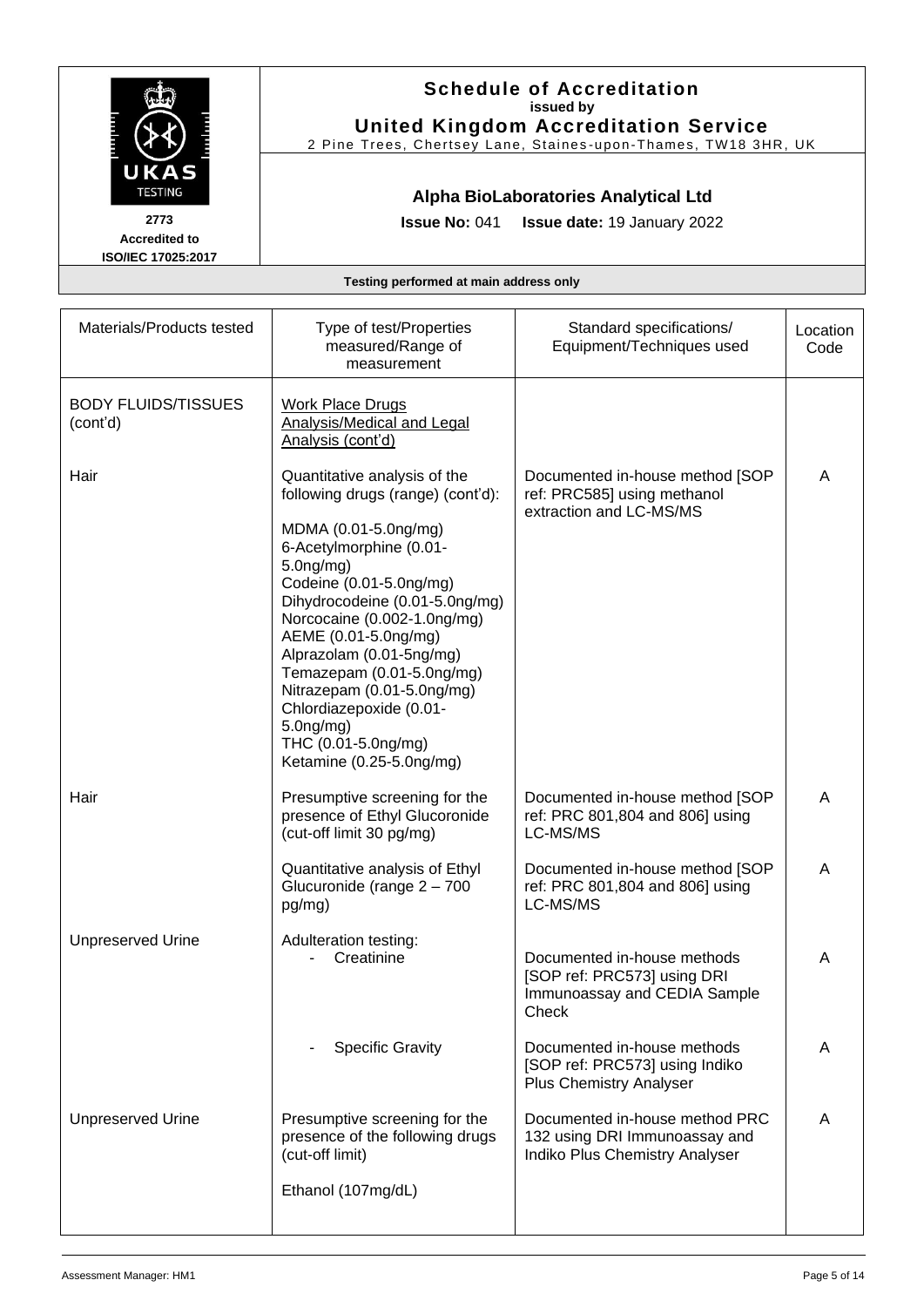|                                                                              | <b>Schedule of Accreditation</b><br>issued by<br><b>United Kingdom Accreditation Service</b><br>2 Pine Trees, Chertsey Lane, Staines-upon-Thames, TW18 3HR, UK                                                                                                                                                                                                                                                                                                                                                                                                                                                                                                                                                                                              |                                                                                 |                  |
|------------------------------------------------------------------------------|-------------------------------------------------------------------------------------------------------------------------------------------------------------------------------------------------------------------------------------------------------------------------------------------------------------------------------------------------------------------------------------------------------------------------------------------------------------------------------------------------------------------------------------------------------------------------------------------------------------------------------------------------------------------------------------------------------------------------------------------------------------|---------------------------------------------------------------------------------|------------------|
| UKAS<br><b>TESTING</b><br>2773<br><b>Accredited to</b><br>ISO/IEC 17025:2017 | <b>Issue No: 041</b>                                                                                                                                                                                                                                                                                                                                                                                                                                                                                                                                                                                                                                                                                                                                        | Alpha BioLaboratories Analytical Ltd<br>Issue date: 19 January 2022             |                  |
|                                                                              | Testing performed at main address only                                                                                                                                                                                                                                                                                                                                                                                                                                                                                                                                                                                                                                                                                                                      |                                                                                 |                  |
| Materials/Products tested                                                    | Type of test/Properties<br>measured/Range of<br>measurement                                                                                                                                                                                                                                                                                                                                                                                                                                                                                                                                                                                                                                                                                                 | Standard specifications/<br>Equipment/Techniques used                           | Location<br>Code |
| <b>BODY FLUIDS/TISSUES</b><br>(cont'd)                                       | <b>Work Place Drugs</b><br><b>Analysis/Medical and Legal</b><br>Analysis (cont'd)                                                                                                                                                                                                                                                                                                                                                                                                                                                                                                                                                                                                                                                                           |                                                                                 |                  |
| <b>Unpreserved Urine</b>                                                     | Presumptive screening for the<br>presence of the following drugs<br>(cut-off limit)                                                                                                                                                                                                                                                                                                                                                                                                                                                                                                                                                                                                                                                                         | Documented in-house methods<br>PRC017 using methanol extraction<br>and LC-MS/MS | Α                |
|                                                                              | Opiates:<br>6-Acetylmorphine (10ng/ml)<br>Morphine-3-glucuronide<br>(300ng/ml)<br>Morphine-6-glucuronide<br>(300ng/ml)<br>Morphine (300ng/ml)<br>Codeine-6-glucuronide<br>(300ng/ml)<br>Codeine-6-glucuronide<br>(300ng/ml)<br>Dihydrocodeine (300ng/ml)<br>Oxycodone (50ng/ml)<br>Methadone (250ng/ml)<br>EDDP (75ng/ml)<br>Benzodiazepines Group:<br>Nordiazepam (100ng/ml)<br>Oxazepam (100ng/ml)<br>Temazepam (100ng/ml)<br>Bromazepam (100ng/ml)<br>Amphetamines Group:<br>Amphetamine (200ng/ml)<br>Methamphetamine (200ng/ml)<br>MDA (200ng/ml)<br>MDMA (200ng/ml)<br>Cathinone Group:<br>Mephdrone (200ng/ml)<br><b>Cocaine Metabolites:</b><br>Benzoylecgonine (100ng/ml)<br><b>Ecgonine Methyl Ester</b><br>(100ng/ml)<br>Cocaethylene (100ng/ml) |                                                                                 |                  |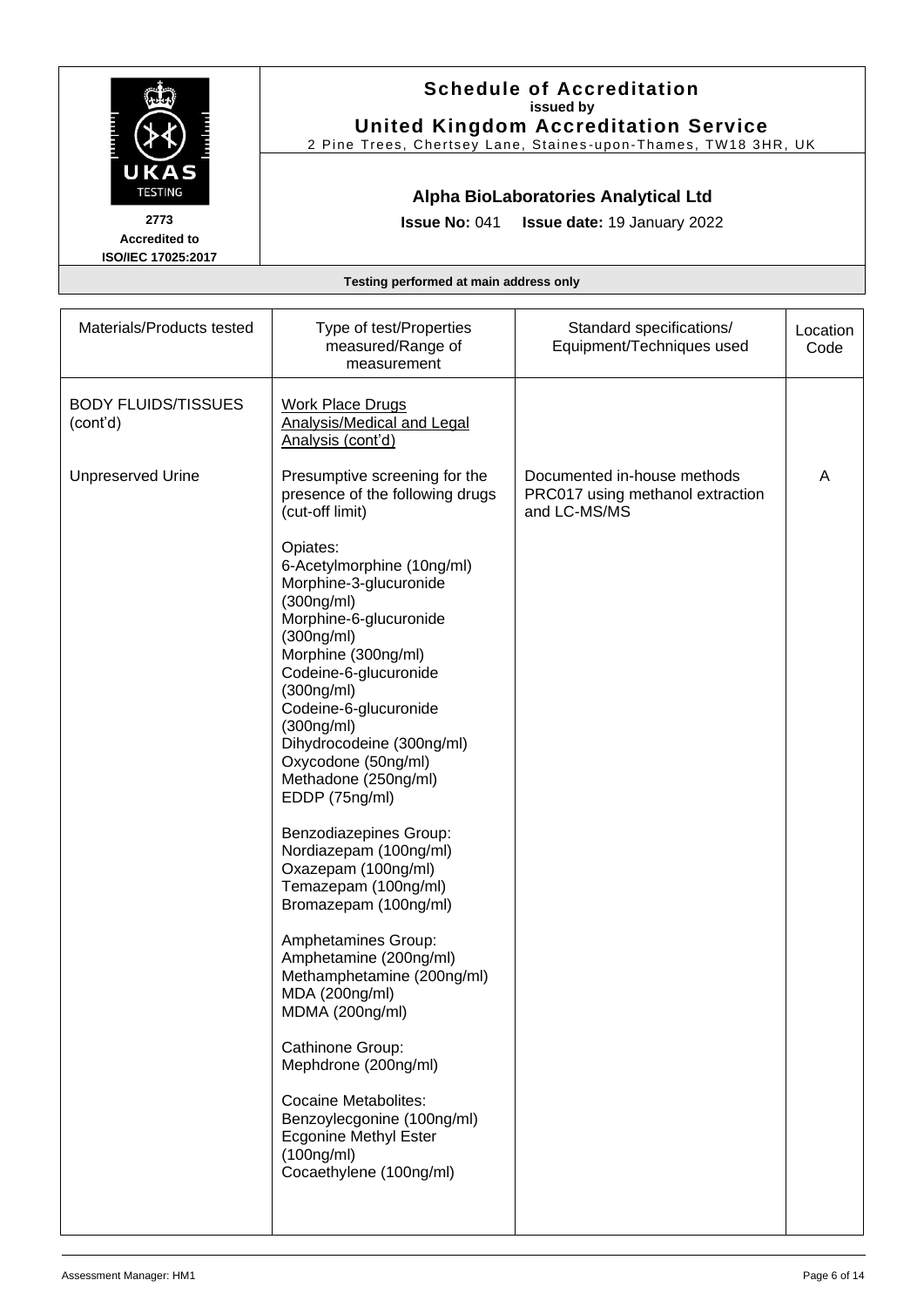|                                                                              |                                                                                                                                                                                                                                                                                                             | <b>Schedule of Accreditation</b><br>issued by<br><b>United Kingdom Accreditation Service</b><br>2 Pine Trees, Chertsey Lane, Staines-upon-Thames, TW18 3HR, UK |                  |
|------------------------------------------------------------------------------|-------------------------------------------------------------------------------------------------------------------------------------------------------------------------------------------------------------------------------------------------------------------------------------------------------------|----------------------------------------------------------------------------------------------------------------------------------------------------------------|------------------|
| UKAS<br><b>TESTING</b><br>2773<br><b>Accredited to</b><br>ISO/IEC 17025:2017 | <b>Issue No: 041</b>                                                                                                                                                                                                                                                                                        | Alpha BioLaboratories Analytical Ltd<br>Issue date: 19 January 2022                                                                                            |                  |
|                                                                              | Testing performed at main address only                                                                                                                                                                                                                                                                      |                                                                                                                                                                |                  |
| Materials/Products tested                                                    | Type of test/Properties<br>measured/Range of<br>measurement                                                                                                                                                                                                                                                 | Standard specifications/<br>Equipment/Techniques used                                                                                                          | Location<br>Code |
| <b>BODY FLUIDS/TISSUES</b><br>(cont'd)                                       | <b>Work Place Drugs</b><br>Analysis/Medical and Legal<br>Analysis (cont'd)                                                                                                                                                                                                                                  |                                                                                                                                                                |                  |
| <b>Unpreserved Urine</b>                                                     | Presumptive screening for the<br>presence of the following drugs<br>(cut-off limit)                                                                                                                                                                                                                         | Documented in-house methods<br>PRC017 using methanol extraction<br>and LC-MS/MS                                                                                | A                |
|                                                                              | Other drugs:<br>Carboxy-THC (15ng/ml)<br>Phencyclidine (25ng/ml)<br>Propoxyphene (300ng/ml)<br>Ketamine (300ng/ml)<br>Norketamine (300ng/ml)<br>Methaqualone (300ng/ml)                                                                                                                                     |                                                                                                                                                                |                  |
|                                                                              | <b>Barbiturates Group:</b><br>Phenobarbital (150ng/ml)<br>Primidone (150ng/ml)<br>Amobarbital (150ng/ml)<br>Secobarbital (150ng/ml)<br>Pentobarbital (150ng/ml)                                                                                                                                             | Documented in-house methods<br>PRC817 using SLE and LC-MS/MS                                                                                                   | A                |
| <b>Unpreserved Urine</b>                                                     | Quantitative analysis of the<br>following drugs:<br>Amphetamines Group:<br>Amphetamine<br>$(37.5 - 2400ng/ml)$<br>Methamphetamine<br>$(37.5 - 2400ng/ml)$<br>MDA (37.5 - 2400ng/ml)<br>MDMA (37.5 - 2400ng/ml)<br>Opiate Group:<br>Morphine (50 - 3200ng/ml)<br>6-MonoAcetylMorphine<br>$(2.0 - 160$ ng/ml) | Documented in-house methods<br>PRC017 using methanol extraction<br>and LC-MS/MS                                                                                | A                |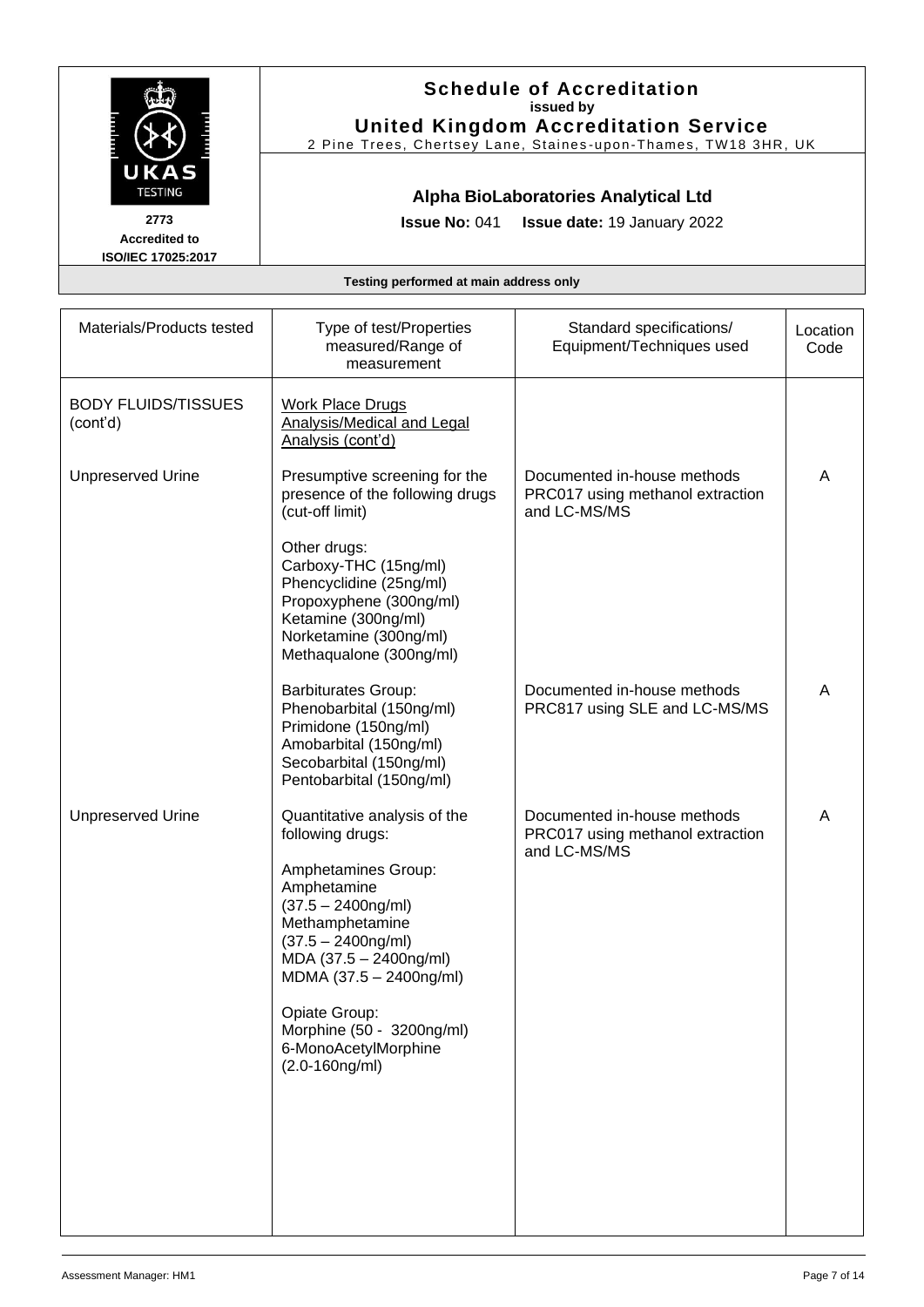|                                                                      |                                                                                                                                                                                                                                                                                                                                                                                                                                                                                                                                                                                                                                                                                                                                                                                                                                                                                                                                                               | <b>Schedule of Accreditation</b><br>issued by<br><b>United Kingdom Accreditation Service</b><br>2 Pine Trees, Chertsey Lane, Staines-upon-Thames, TW18 3HR, UK |                  |
|----------------------------------------------------------------------|---------------------------------------------------------------------------------------------------------------------------------------------------------------------------------------------------------------------------------------------------------------------------------------------------------------------------------------------------------------------------------------------------------------------------------------------------------------------------------------------------------------------------------------------------------------------------------------------------------------------------------------------------------------------------------------------------------------------------------------------------------------------------------------------------------------------------------------------------------------------------------------------------------------------------------------------------------------|----------------------------------------------------------------------------------------------------------------------------------------------------------------|------------------|
| <b>TESTING</b><br>2773<br><b>Accredited to</b><br>ISO/IEC 17025:2017 | <b>Issue No: 041</b>                                                                                                                                                                                                                                                                                                                                                                                                                                                                                                                                                                                                                                                                                                                                                                                                                                                                                                                                          | Alpha BioLaboratories Analytical Ltd<br><b>Issue date: 19 January 2022</b>                                                                                     |                  |
|                                                                      | Testing performed at main address only                                                                                                                                                                                                                                                                                                                                                                                                                                                                                                                                                                                                                                                                                                                                                                                                                                                                                                                        |                                                                                                                                                                |                  |
| Materials/Products tested                                            | Type of test/Properties<br>measured/Range of<br>measurement                                                                                                                                                                                                                                                                                                                                                                                                                                                                                                                                                                                                                                                                                                                                                                                                                                                                                                   | Standard specifications/<br>Equipment/Techniques used                                                                                                          | Location<br>Code |
| <b>BODY FLUIDS/TISSUES</b><br>(cont'd)                               | <b>Work Place Drugs</b><br><b>Analysis/Medical and Legal</b><br>Analysis (cont'd)                                                                                                                                                                                                                                                                                                                                                                                                                                                                                                                                                                                                                                                                                                                                                                                                                                                                             |                                                                                                                                                                |                  |
| <b>Unpreserved Urine</b>                                             | Quantitative analysis of the<br>following drugs:<br>Morphine-3-Glucuronide<br>(50 - 3200ng/ml)<br>Morphine-6-Glucuronide<br>$(50 - 3200$ ng/ml)<br>Methadone (50 - 3200ng/ml)<br>EDDP (25 - 1600ng/ml)<br>Oxycodone (20 - 1600ng/ml)<br>Codeine (50 - 3200ng/ml)<br>Codeine Glucuronide<br>$(50 - 3200$ ng/ml)<br>Dihydrocodeine<br>$(50 - 3200$ ng/ml)<br>Benzodiazepine Group:<br>Nordiazepam (20 - 1600ng/ml)<br>Oxazepam (20 - 1600ng/ml)<br>Temazepam (20 - 1600ng/ml)<br>Bromazepam (20 - 1600ng/ml)<br>Cathinone Group:<br>Mephedrone (37.5 - 2400ng/ml)<br><b>Cocaine Metabolites:</b><br>Benzoylecgonine<br>$(25 - 1600ng/ml)$<br>Cocaethylene<br>(25 - 1600ng/ml)<br><b>Ecgonine Methyl Ester</b><br>$(25 - 1600 \text{ng/ml})$<br>Other Drugs:<br>Carboxy-THC $(2.5 - 160$ ng/ml)<br>Phencyclidine (5.0 - 400ng/ml)<br>Propoxyphene (50 - 3200ng/ml)<br>Ketamine (50 - 3200ng/ml)<br>Norketamine (50 - 3200ng/ml)<br>Methaqualone (50 - 3200ng/ml) | Documented in-house methods<br>PRC017 using methanol extraction<br>and LC-MS/MS                                                                                | A                |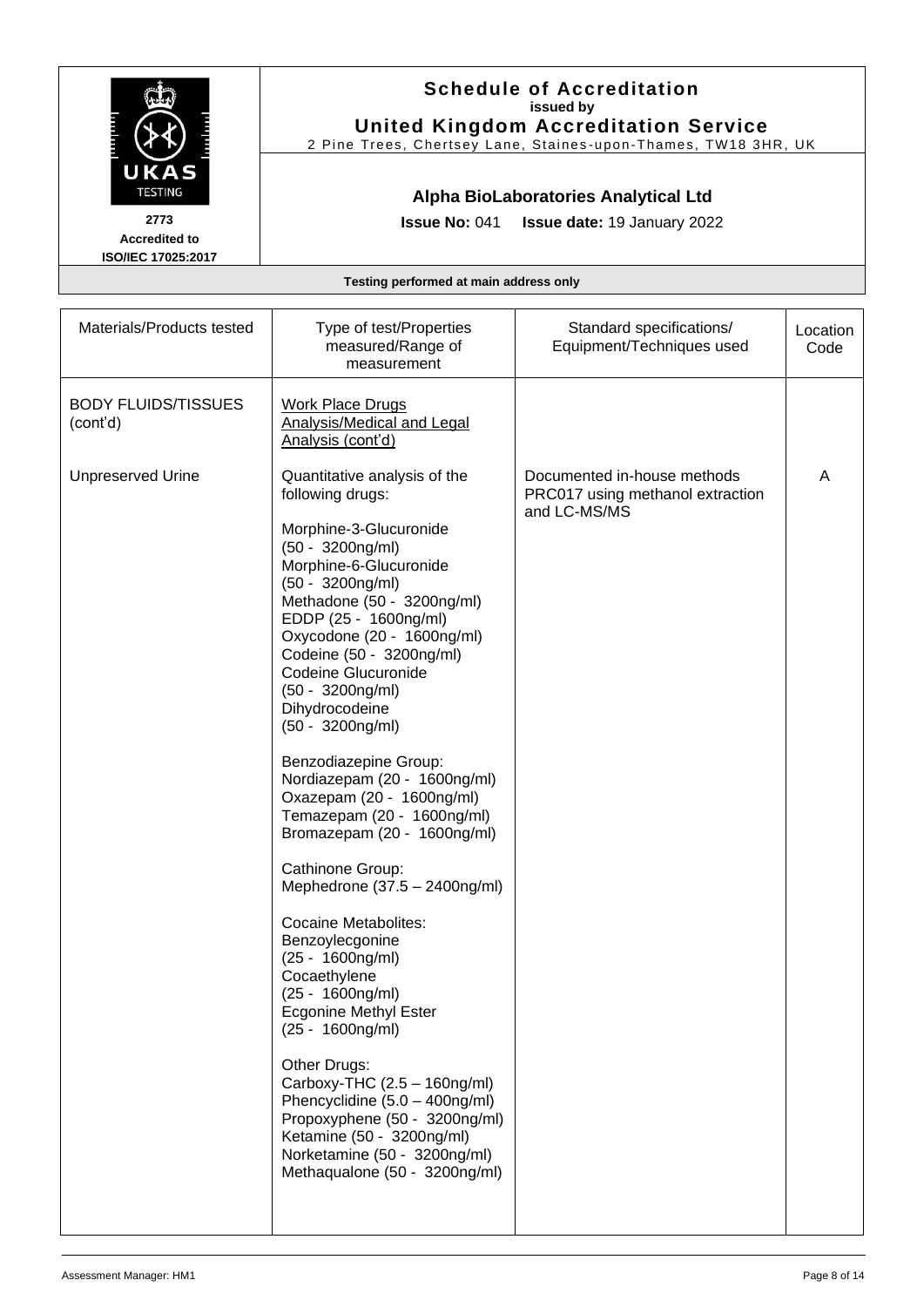|                                        |                                                                                                                                                                                                                                                                                                                        | <b>Schedule of Accreditation</b><br>issued by<br><b>United Kingdom Accreditation Service</b><br>2 Pine Trees, Chertsey Lane, Staines-upon-Thames, TW18 3HR, UK |                  |
|----------------------------------------|------------------------------------------------------------------------------------------------------------------------------------------------------------------------------------------------------------------------------------------------------------------------------------------------------------------------|----------------------------------------------------------------------------------------------------------------------------------------------------------------|------------------|
| UKAS<br><b>TESTING</b>                 |                                                                                                                                                                                                                                                                                                                        | Alpha BioLaboratories Analytical Ltd                                                                                                                           |                  |
| 2773<br><b>Accredited to</b>           | <b>Issue No: 041</b>                                                                                                                                                                                                                                                                                                   | Issue date: 19 January 2022                                                                                                                                    |                  |
| ISO/IEC 17025:2017                     | Testing performed at main address only                                                                                                                                                                                                                                                                                 |                                                                                                                                                                |                  |
|                                        |                                                                                                                                                                                                                                                                                                                        |                                                                                                                                                                |                  |
| Materials/Products tested              | Type of test/Properties<br>measured/Range of<br>measurement                                                                                                                                                                                                                                                            | Standard specifications/<br>Equipment/Techniques used                                                                                                          | Location<br>Code |
| <b>BODY FLUIDS/TISSUES</b><br>(cont'd) | <b>Work Place Drugs</b><br>Analysis/Medical and Legal<br>Analysis (cont'd)                                                                                                                                                                                                                                             |                                                                                                                                                                |                  |
| <b>Unpreserved Urine</b>               | Quantitative analysis of the<br>following drugs:                                                                                                                                                                                                                                                                       | Documented in-house methods<br>PRC817 using SLE and LC-MS/MS                                                                                                   | A                |
|                                        | Barbiturate Group:<br>Phenobarbital (50 - 3200ng/ml)<br>Primidone (50 - 3200ng/ml)<br>Amobarbital (50 - 3200ng/ml)<br>Secobarbital (50 - 3200ng/ml)<br>Pentobarbital (50 - 3200ng/ml)                                                                                                                                  |                                                                                                                                                                |                  |
| <b>Unpreserved Urine</b>               | Presumptive screening for the<br>presence of the following drugs<br>(cut-off limit)                                                                                                                                                                                                                                    | Documented in-house methods<br>PRC093 using hydrolysis, methanol<br>extraction and LC-MS/MS PRC095                                                             | A                |
|                                        | Opiates Group:<br>6-MonoAcetyl Morphine<br>(10ng/ml)<br>Morphine-3-Glucuronide<br>(300ng/ml)<br>Morphine-6-Glucuronide<br>(300ng/ml)<br>Morphine (300ng/ml)<br>Codeine-6-Glucuronide<br>(300ng/ml)<br>Codeine (300ng/ml)<br>Dihydrocodeine (300ng/ml)<br>Oxycodone (50ng/ml)<br>Methadone (250ng/ml)<br>EDDP (75ng/ml) |                                                                                                                                                                |                  |
|                                        | Benzodiazepines Group:<br>Nordiazepam (100ng/ml)<br>Oxazepam (100ng/ml)<br>Temazepam (100ng/ml)<br>Bromezepam (100ng/ml)                                                                                                                                                                                               |                                                                                                                                                                |                  |
|                                        | Amphetamines Group:<br>Amphetamine (200ng/ml)<br>Methamphetamine (200ng/ml)<br>MDA (200ng/ml)<br>MDMA (200ng/ml)                                                                                                                                                                                                       |                                                                                                                                                                |                  |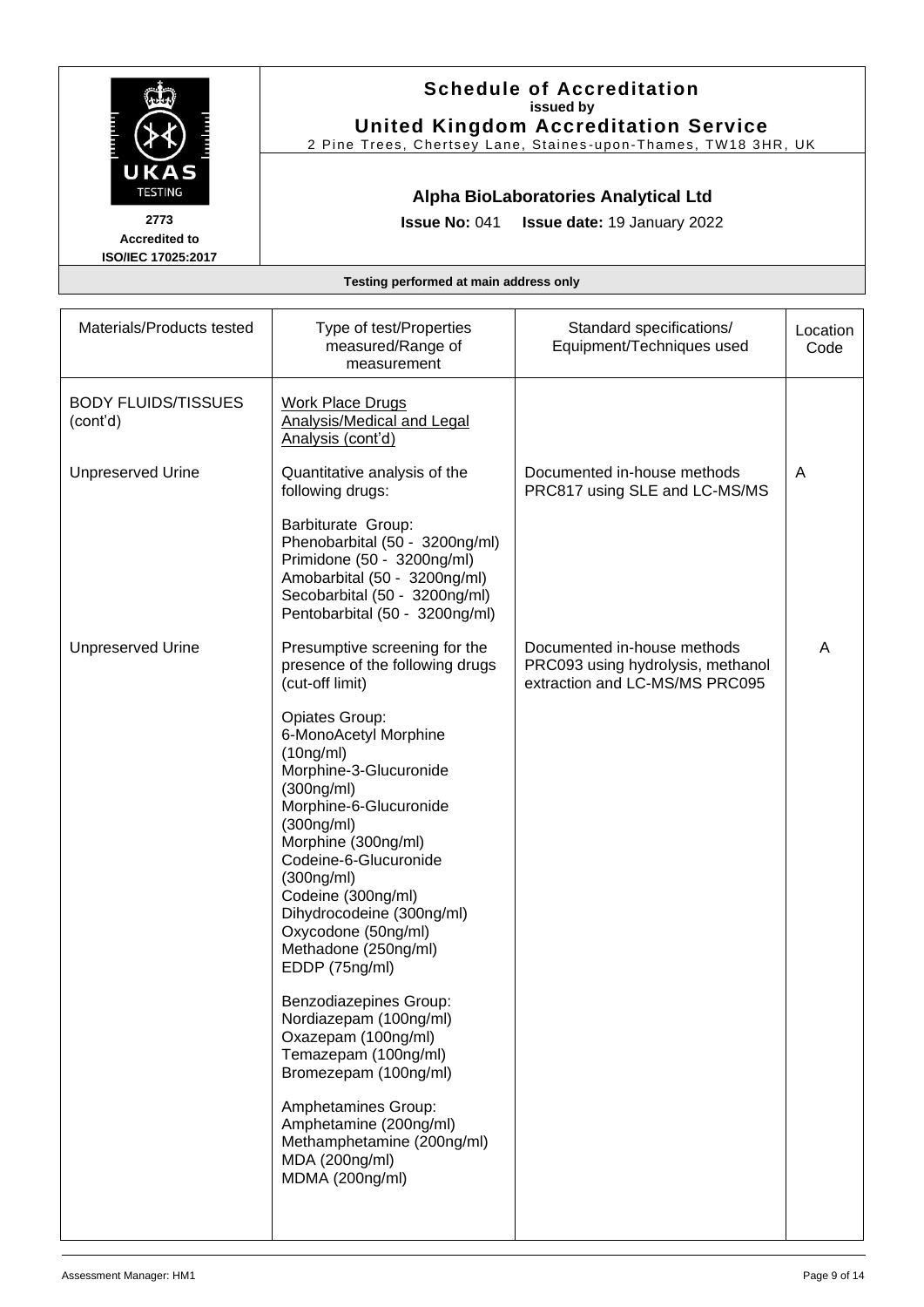|                                                                              | issued by<br><b>United Kingdom Accreditation Service</b><br>2 Pine Trees, Chertsey Lane, Staines-upon-Thames, TW18 3HR, UK                                                                                                                                                                                                                                                                                                                                                                                                                                            |                                                                                                    |                  |
|------------------------------------------------------------------------------|-----------------------------------------------------------------------------------------------------------------------------------------------------------------------------------------------------------------------------------------------------------------------------------------------------------------------------------------------------------------------------------------------------------------------------------------------------------------------------------------------------------------------------------------------------------------------|----------------------------------------------------------------------------------------------------|------------------|
| UKAS<br><b>TESTING</b><br>2773<br><b>Accredited to</b><br>ISO/IEC 17025:2017 | <b>Issue No: 041</b>                                                                                                                                                                                                                                                                                                                                                                                                                                                                                                                                                  | Alpha BioLaboratories Analytical Ltd<br>Issue date: 19 January 2022                                |                  |
|                                                                              | Testing performed at main address only                                                                                                                                                                                                                                                                                                                                                                                                                                                                                                                                |                                                                                                    |                  |
| Materials/Products tested                                                    | Type of test/Properties<br>measured/Range of<br>measurement                                                                                                                                                                                                                                                                                                                                                                                                                                                                                                           | Standard specifications/<br>Equipment/Techniques used                                              | Location<br>Code |
| <b>BODY FLUIDS/TISSUES</b><br>(cont'd)                                       | <b>Work Place Drugs</b><br>Analysis/Medical and Legal<br>Analysis (cont'd)                                                                                                                                                                                                                                                                                                                                                                                                                                                                                            |                                                                                                    |                  |
| <b>Unpreserved Urine</b>                                                     | Presumptive screening for the<br>presence of the following drugs<br>(cut-off limit)<br>Cathinone Group:<br>Mephedrone (200ng/ml)<br>Cocaine metabolites:<br>Benzoylecgonine (100ng/ml)<br>Cocaethylene (100ng/ml)<br>Other drugs:<br>Carboxy-THC (15ng/ml)<br>Propoxyphene (300ng/ml)<br>Ketamine (300ng/ml)<br>Norketamine (300ng/ml)<br>Methaqualone (300ng/ml)                                                                                                                                                                                                     | Documented in-house methods<br>PRC093 using hydrolysis, methanol<br>extraction and LC-MS/MS PRC095 | A                |
| <b>Unpreserved Urine</b>                                                     | Quantitative analysis of the<br>following drugs:<br>Amphetamines Group:<br>Amphetamine (37.5 - 2400<br>ng/ml)<br>Methamphetamine (37.5 - 2400<br>ng/ml)<br>MDA (37.5 - 2400 ng/ml)<br>MDMA (37.5 - 2400 ng/ml)<br>Opiates Group:<br>Morphine (50 - 3200 ng/ml)<br>Morphine-3-Glucuronide (50 -<br>3200 ng/ml)<br>Morphine-6-Glucuronide (50 -<br>3200 ng/ml)<br>Methadone (50 -3200 ng/ml)<br>EDDP (25 - 1600 ng/ml)<br>Oxycodone (50 - 1600 ng/ml)<br>Codeine (50 - 3200 ng/ml)<br>Codeine-6-Glucuronide (50 -<br>3200 ng/ml)<br>Dihydrocodeine (50 - 3200<br>ng/ml) | Documented in-house methods<br>PRC093 using hydrolysis, methanol<br>extraction and LC-MS/MS PRC095 | A                |

**Schedule of Accreditation**

 $\overline{C}$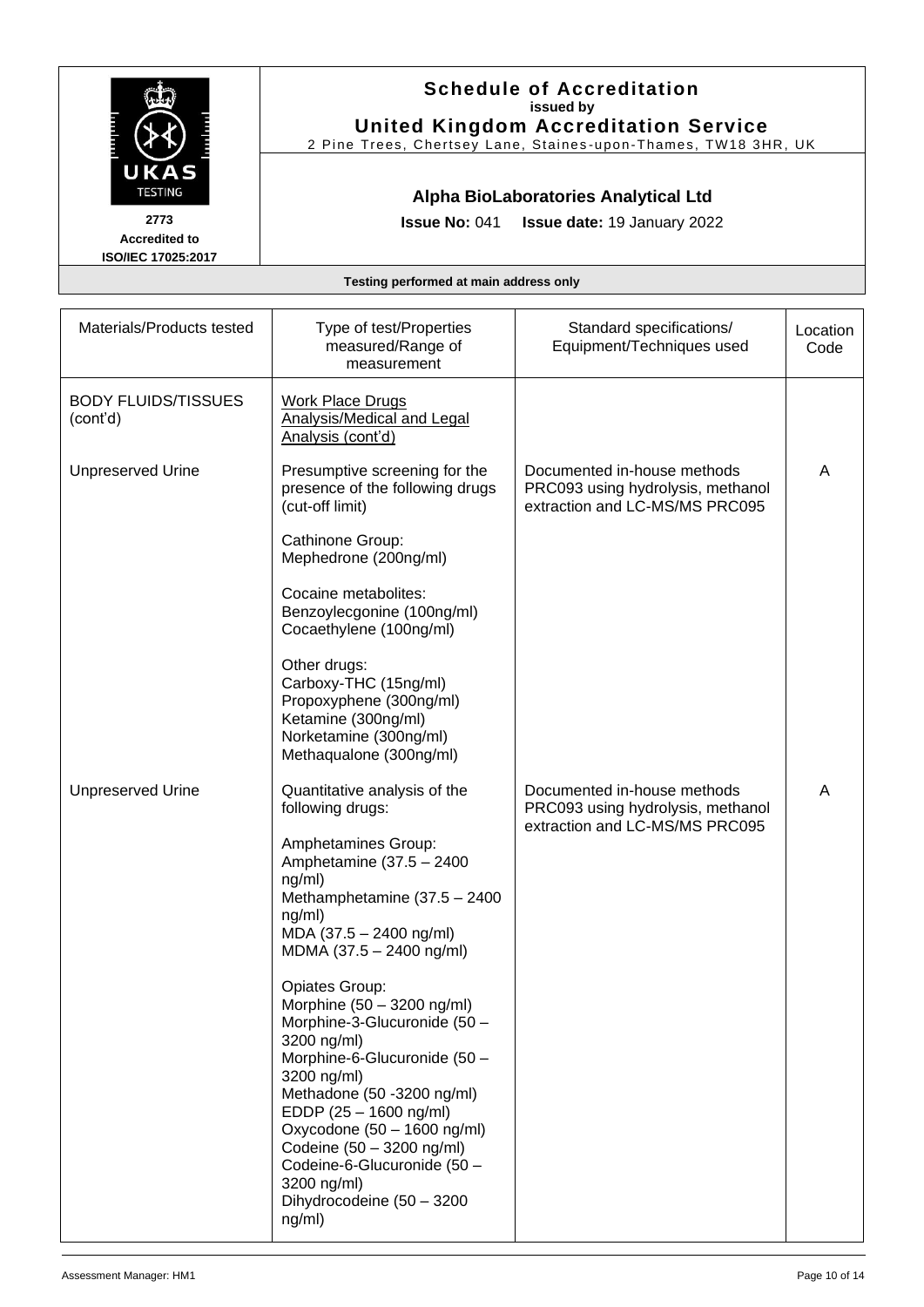|                                                                              | <b>Schedule of Accreditation</b><br>issued by<br><b>United Kingdom Accreditation Service</b>                                                                                                                                                                                                                                                                                                                                                                                                                            |                                                                                                                                       |                  |
|------------------------------------------------------------------------------|-------------------------------------------------------------------------------------------------------------------------------------------------------------------------------------------------------------------------------------------------------------------------------------------------------------------------------------------------------------------------------------------------------------------------------------------------------------------------------------------------------------------------|---------------------------------------------------------------------------------------------------------------------------------------|------------------|
| UKAS<br><b>TESTING</b><br>2773<br><b>Accredited to</b><br>ISO/IEC 17025:2017 | <b>Issue No: 041</b>                                                                                                                                                                                                                                                                                                                                                                                                                                                                                                    | 2 Pine Trees, Chertsey Lane, Staines-upon-Thames, TW18 3HR, UK<br>Alpha BioLaboratories Analytical Ltd<br>Issue date: 19 January 2022 |                  |
|                                                                              | Testing performed at main address only                                                                                                                                                                                                                                                                                                                                                                                                                                                                                  |                                                                                                                                       |                  |
| Materials/Products tested                                                    | Type of test/Properties<br>measured/Range of<br>measurement                                                                                                                                                                                                                                                                                                                                                                                                                                                             | Standard specifications/<br>Equipment/Techniques used                                                                                 | Location<br>Code |
| <b>BODY FLUIDS/TISSUES</b><br>(cont'd)                                       | <b>Work Place Drugs</b><br><b>Analysis/Medical and Legal</b><br>Analysis (cont'd)                                                                                                                                                                                                                                                                                                                                                                                                                                       |                                                                                                                                       |                  |
| <b>Unpreserved Urine</b>                                                     | Quantitative analysis of the<br>following drugs:<br>Benzodiazepines Group:<br>Nordiazepam (20 - 1600ng/ml)<br>Oxazepam (20 - 1600 ng/ml)<br>Temazepam (20 - 1600 ng/ml)<br>Bromezepam (20 - 1600 ng/ml)<br>Cathinone Group:<br>Mephedrone (37.5 - 2400<br>ng/ml)<br>Cocaine metabolites:<br>Benzoylecgonine (25 - 1600<br>ng/ml)<br>Cocaethylene (25 - 1600 ng/ml)<br>Other drugs:<br>Carboxy-THC (2.5 - 160 ng/ml)<br>Propoxyphene (50 - 3200<br>ng/ml)<br>Ketamine (50 - 3200 ng/ml)<br>Norketamine (50 - 3200 ng/ml) | Documented in-house methods<br>PRC093 using hydrolysis, methanol<br>extraction and LC-MS/MS PRC095                                    | A                |
| <b>Oral Fluids</b><br>(Quantisal Collection<br>Device)                       | Methaqualone (50 - 3200 ng/ml)<br>Presumptive screening for the<br>presence of the following drugs<br>(cut-off limit)<br>Opiates Group:<br>Morphine (15ng/ml)<br>Dihydrocodeine (15ng/ml)<br>Codeine-6-glucuronide<br>(15ng/ml)<br>6-monoacetylmorphine (2ng/ml)<br>Methadone (20ng/ml)<br>EDDP (20ng/ml)<br>Cocaine and Metabolites:<br>Benzoylecgonine (8ng/ml)<br>Cocaine (8ng/ml)<br>Cocaethylene (8ng/ml)<br>Norcocaine (8ng/ml)                                                                                   | Documented in-house methods<br>PRC826, using SLE and LC-MS/MS                                                                         | A                |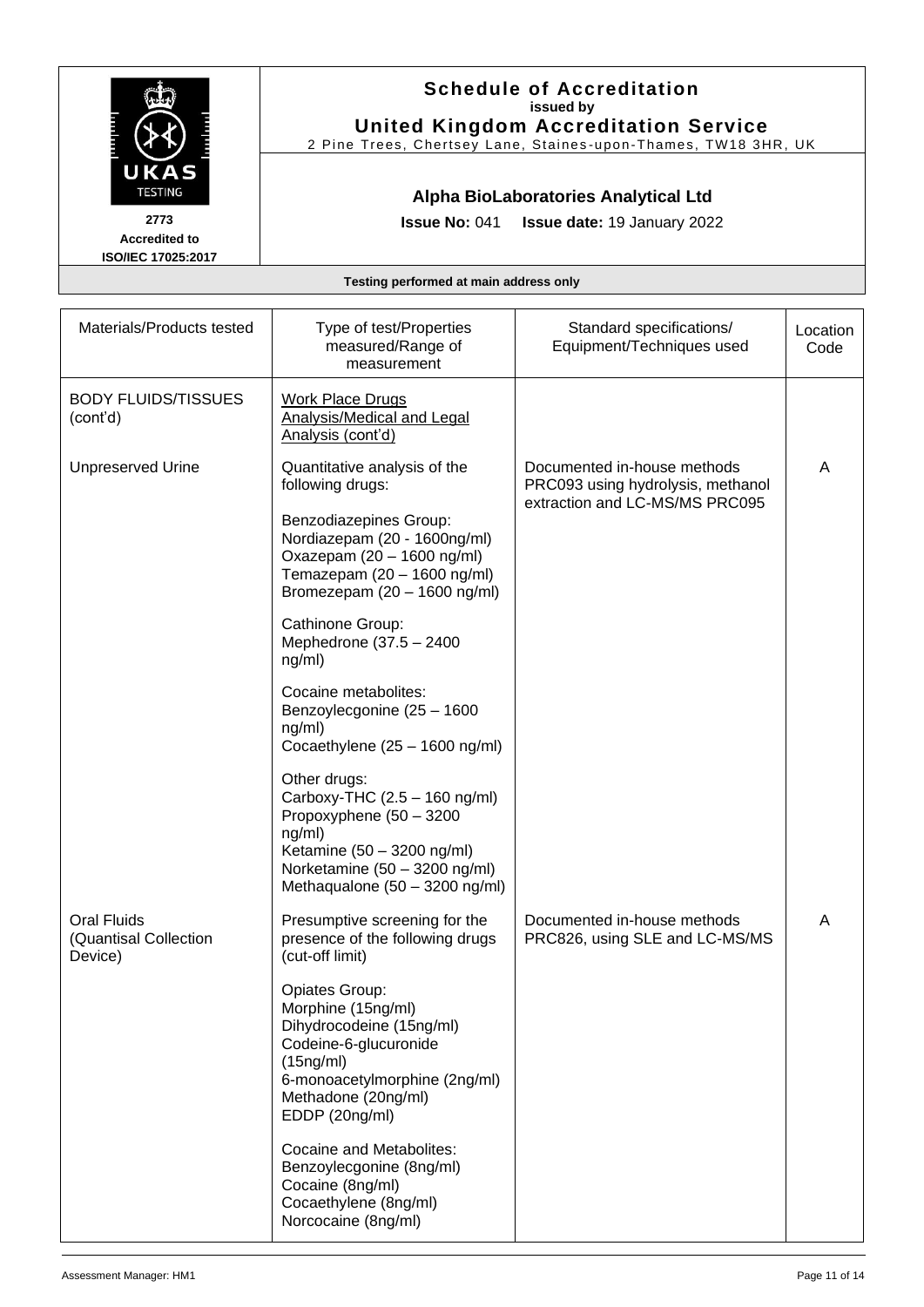|                                                                              | <b>Schedule of Accreditation</b><br>issued by<br><b>United Kingdom Accreditation Service</b><br>2 Pine Trees, Chertsey Lane, Staines-upon-Thames, TW18 3HR, UK                                                                     |                                                               |                  |  |  |
|------------------------------------------------------------------------------|------------------------------------------------------------------------------------------------------------------------------------------------------------------------------------------------------------------------------------|---------------------------------------------------------------|------------------|--|--|
| UKAS<br><b>TESTING</b><br>2773<br><b>Accredited to</b><br>ISO/IEC 17025:2017 | Alpha BioLaboratories Analytical Ltd<br><b>Issue No: 041</b><br>Issue date: 19 January 2022                                                                                                                                        |                                                               |                  |  |  |
| Testing performed at main address only                                       |                                                                                                                                                                                                                                    |                                                               |                  |  |  |
| Materials/Products tested                                                    | Type of test/Properties<br>measured/Range of<br>measurement                                                                                                                                                                        | Standard specifications/<br>Equipment/Techniques used         | Location<br>Code |  |  |
| <b>BODY FLUIDS/TISSUES</b><br>(cont'd)                                       | <b>Work Place Drugs</b><br>Analysis/Medical and Legal<br>Analysis (cont'd)                                                                                                                                                         |                                                               |                  |  |  |
| <b>Oral Fluids</b><br>(Quantisal Collection<br>Device)                       | Presumptive screening for the<br>presence of the following drugs<br>(cut-off limit)                                                                                                                                                | Documented in-house methods<br>PRC826, using SLE and LC-MS/MS | Α                |  |  |
|                                                                              | Amphetamines Group:<br>Amphetamine (15ng/ml)<br>Methamphetamine (15ng/ml)<br>MDA (15ng/ml)<br>MDMA (15ng/ml)                                                                                                                       |                                                               |                  |  |  |
|                                                                              | Benzodiazepines Group:<br>Diazepam (3ng/ml)<br>Nordazepam (3ng/ml)<br>Temazepam (3ng/ml)<br>Oxazepam (3ng/ml)<br>Alprazolam (3ng/ml)<br>Nitrazepam (3ng/ml)                                                                        |                                                               |                  |  |  |
|                                                                              | Canabinoids Group:<br>d9-tetrahydrcannabinol (THC)<br>(2nq/ml)<br>Cannabinol (CBN) (2ng/ml)<br>Cannabdiol (CBD) (2ng/ml)                                                                                                           |                                                               |                  |  |  |
|                                                                              | Other drugs:<br>Ketamine (15ng/ml)<br>Tramadol (5ng/ml)                                                                                                                                                                            |                                                               |                  |  |  |
| <b>Oral Fluids</b><br>(Quantisal Collection<br>Device)                       | Quantitative analysis of the<br>following drugs:                                                                                                                                                                                   | Documented in-house methods<br>PRC826, using SLE and LC-MS/MS | A                |  |  |
|                                                                              | Opiates Group:<br>Morphine $(5.0 - 40$ ng/ml)<br>Dihydrocodeine<br>$(5.0 - 40$ ng/ml)<br>Codeine $(5.0 - 40$ ng/ml)<br>6-monoacetylmorphine (6-MAM)<br>$(0.80 - 6.4$ ng/ml)<br>Methadone (7.0 - 56ng/ml)<br>$EDDP (7.0 - 56ng/ml)$ |                                                               |                  |  |  |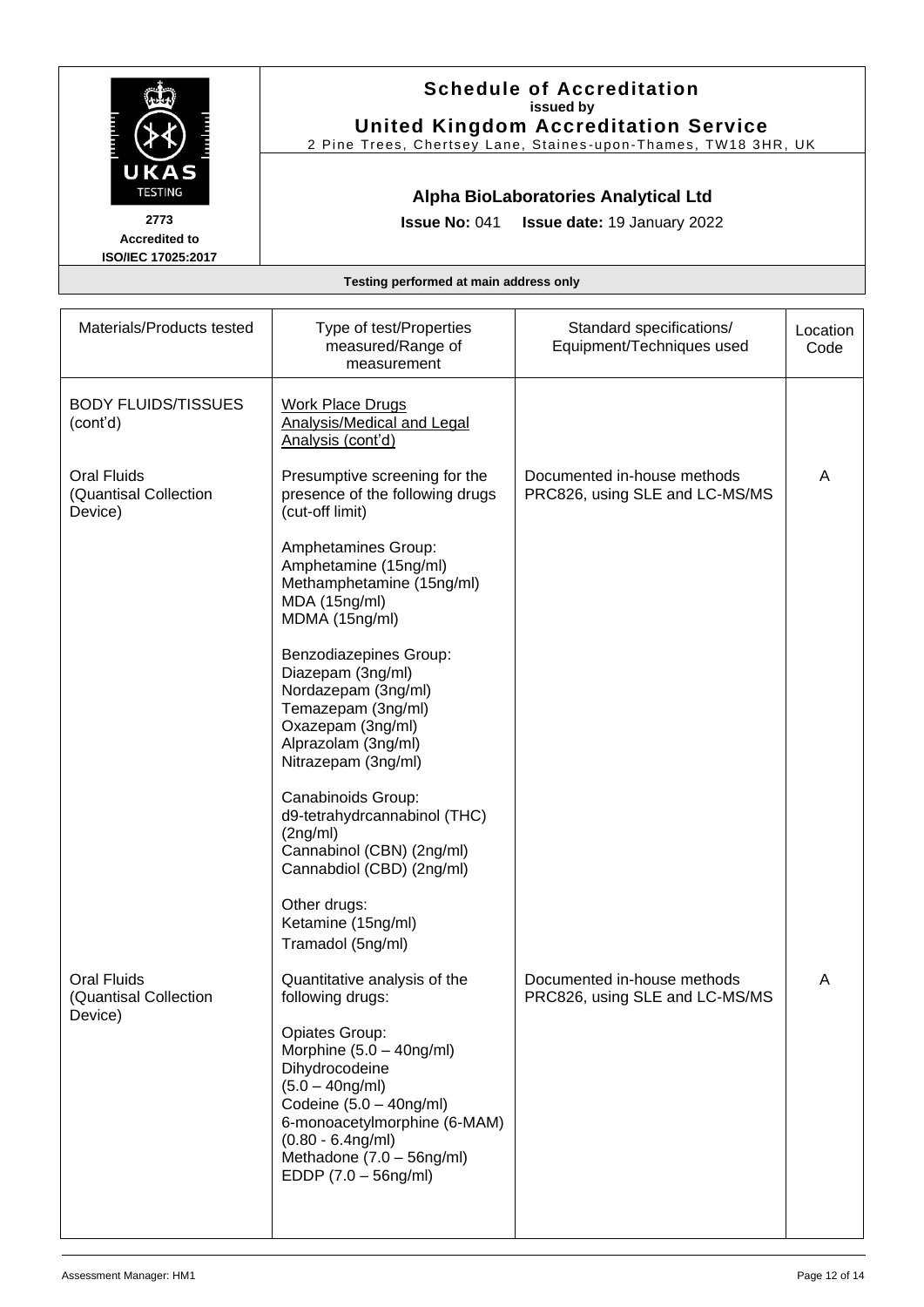|                                                                              | <b>Schedule of Accreditation</b><br>issued by<br><b>United Kingdom Accreditation Service</b><br>2 Pine Trees, Chertsey Lane, Staines-upon-Thames, TW18 3HR, UK                                                                                                                                                                                                                                                                                                                                                                                                                                                                                                                                                                                                                                                      |                                                               |                  |  |  |  |
|------------------------------------------------------------------------------|---------------------------------------------------------------------------------------------------------------------------------------------------------------------------------------------------------------------------------------------------------------------------------------------------------------------------------------------------------------------------------------------------------------------------------------------------------------------------------------------------------------------------------------------------------------------------------------------------------------------------------------------------------------------------------------------------------------------------------------------------------------------------------------------------------------------|---------------------------------------------------------------|------------------|--|--|--|
| UKAS<br><b>TESTING</b><br>2773<br><b>Accredited to</b><br>ISO/IEC 17025:2017 | Alpha BioLaboratories Analytical Ltd<br><b>Issue No: 041</b><br><b>Issue date: 19 January 2022</b>                                                                                                                                                                                                                                                                                                                                                                                                                                                                                                                                                                                                                                                                                                                  |                                                               |                  |  |  |  |
| Testing performed at main address only                                       |                                                                                                                                                                                                                                                                                                                                                                                                                                                                                                                                                                                                                                                                                                                                                                                                                     |                                                               |                  |  |  |  |
| Materials/Products tested                                                    | Type of test/Properties<br>measured/Range of<br>measurement                                                                                                                                                                                                                                                                                                                                                                                                                                                                                                                                                                                                                                                                                                                                                         | Standard specifications/<br>Equipment/Techniques used         | Location<br>Code |  |  |  |
| <b>BODY FLUIDS/TISSUES</b><br>(cont'd)                                       | <b>Work Place Drugs</b><br>Analysis/Medical and Legal<br>Analysis (cont'd)                                                                                                                                                                                                                                                                                                                                                                                                                                                                                                                                                                                                                                                                                                                                          |                                                               |                  |  |  |  |
| <b>Oral Fluids</b><br>(Quantisal Collection<br>Device)                       | Quantitative analysis of the<br>following drugs:<br>Cocaine and Metabolites:<br>Benzoylecgonine<br>$(2.5 - 20ng/ml)$<br>Cocaine $(2.5 - 20$ ng/ml)<br>Cocaethylene (2.5 - 20ng/ml)<br>Norcocaine (2.5 - 20ng/ml)<br>Amphetamines Group:<br>Amphetamine (5.0 - 40ng/ml)<br>Methampetamine $(5.0 -$<br>$40ng/ml$ )<br>$MDA (5.0 - 40ng/ml)$<br>$MDMA (5.0 - 40ng/ml)$<br>Benzodiazepines Group:<br>Diazepam (1.0 - 8ng/ml)<br>Nordazepam (1.0 - 8ng/ml)<br>Temazepam (1.0 - 8ng/ml)<br>Oxazepam (1.0 - 8ng/ml)<br>Alprazolam (1.0 - 8ng/ml)<br>Nitrazepam (1.0 - 8ng/ml)<br>Canabinoids Group:<br>d9-tetrahydrcannabinol (THC)<br>$(0.7 - 5.6$ ng/ml)<br>Cannabinol (CBN)<br>$(0.7 - 5.6$ ng/ml)<br>Cannabdiol (CBD)<br>$(0.7 - 5.6$ ng/ml)<br>Other drugs:<br>Ketamine (5.0 - 40ng/ml)<br>Tramadol $(1.5 - 12ng/ml)$ | Documented in-house methods<br>PRC826, using SLE and LC-MS/MS | A                |  |  |  |